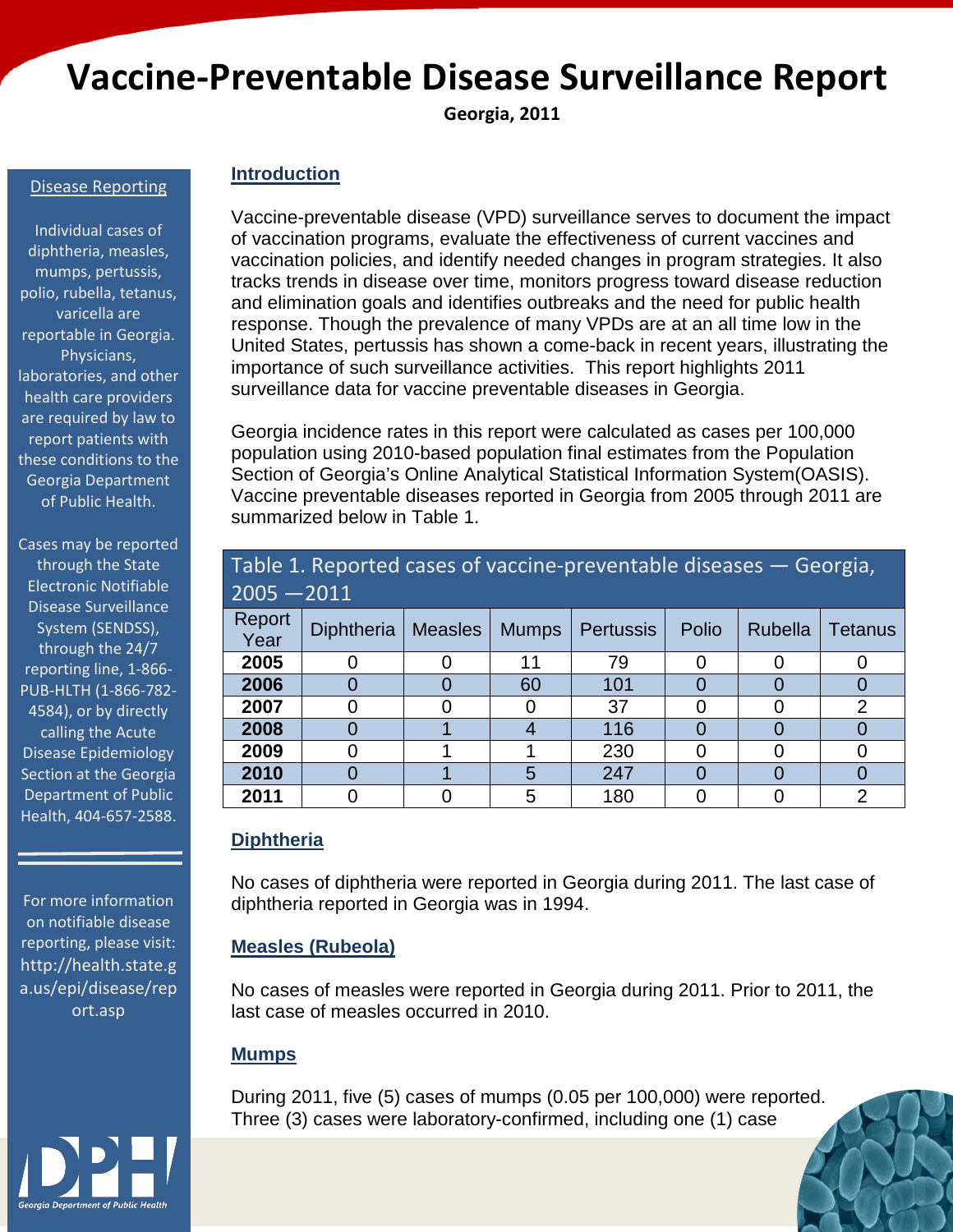confirmed by PCR only and two (2) cases confirmed by IgM serology only. Two cases were epidemiologically linked to a source case. One (1) case had clinically compatible disease, no confirmatory lab results, and was not epidemiologically linked.

Case-patients' ages ranged from 4 to 50 years. Two cases (40%) had previously received 2 doses of mumps-containing vaccine. Three cases (60%) had unknown or undocumented vaccination status. No cases were hospitalized or reported any complications.

Of the five (5) mumps cases investigated, three (3) were part of a cluster. The index case was a four year-old, asymptomatic adoptee from Thailand who was IgM positive; vaccination status was unknown. Two (2) cases were exposed to this laboratory-confirmed case and subsequently developed disease. Of these two cases, both had previously received 2 doses of mumps-containing vaccine. One case was PCR positive and the other IgM positive. Sources of illness for the other two cases were unknown.

## **Pertussis**

- 180 pertussis cases with cough onset in 2011 were reported to the Georgia Department of Public Health for a state incidence rate of 1.9 cases per 100,000 popluation.
	- o Pertussis disease activity levels decreased from 2010 to 2011 (Figures 1 and 2).
	- o Case Classification\*\*:
		- Confirmed<sup>§</sup>: 126 (70%)
		- Probable<sup>†</sup>: 54 (30%)
- During 2011, the pertussis rate by county ranged from 0 to79.6 per 100,000 population.
	- o 48 counties in Georgia(30%) reported pertussis cases during 2011.
	- o Most cases were in the Atlanta metropolitan statistical area (MSA) and southern Georgia (Figure 4).
	- $\circ$  Incidence was highest among (54.1 cases/100,000 in infants  $\lt 6$  months; 15.0 cases/100,000 in infants 6-11 months (Figure 3). The majority of infant cases occurred in infants <3 months of age (Figure 5).
	- o Pre-adolescents (7 to 10 years of age) account for an increasing number of pertussis cases in Georgia (Figures 3, 6, and 7).

<sup>†</sup> Probable: a case that meets the clinical case definition, is not laboratory confirmed, and is not epidemiologically linked to a laboratory-confirmed case; a case that meets the clinical case definition and is confirmed by positive serology



\_\_\_\_\_\_\_\_\_\_\_\_\_\_\_\_\_\_\_\_\_\_\_\_\_\_\_\_\_\_\_\_\_\_\_\_\_\_\_\_\_\_\_\_\_\_\_\_\_\_\_\_\_\_\_\_\_\_\_\_\_\_\_\_\_\_\_\_\_\_\_\_\_\_\_\_\_\_\_\_ \*Clinical case definition: A cough illness lasting ≥ 2 weeks, with at least one of the following symptoms: paroxysms of coughing; inspiratory "whoop"; or post-tussive vomiting

<sup>§</sup>Confirmed: a case that is culture positive and in which an acute cough illness of any duration is present, or a case that meets the clinical case definition and is confirmed by positive PCR; or a case that meets the clinical case definition and is epidemiologically linked directly to a case confirmed by either culture or PCR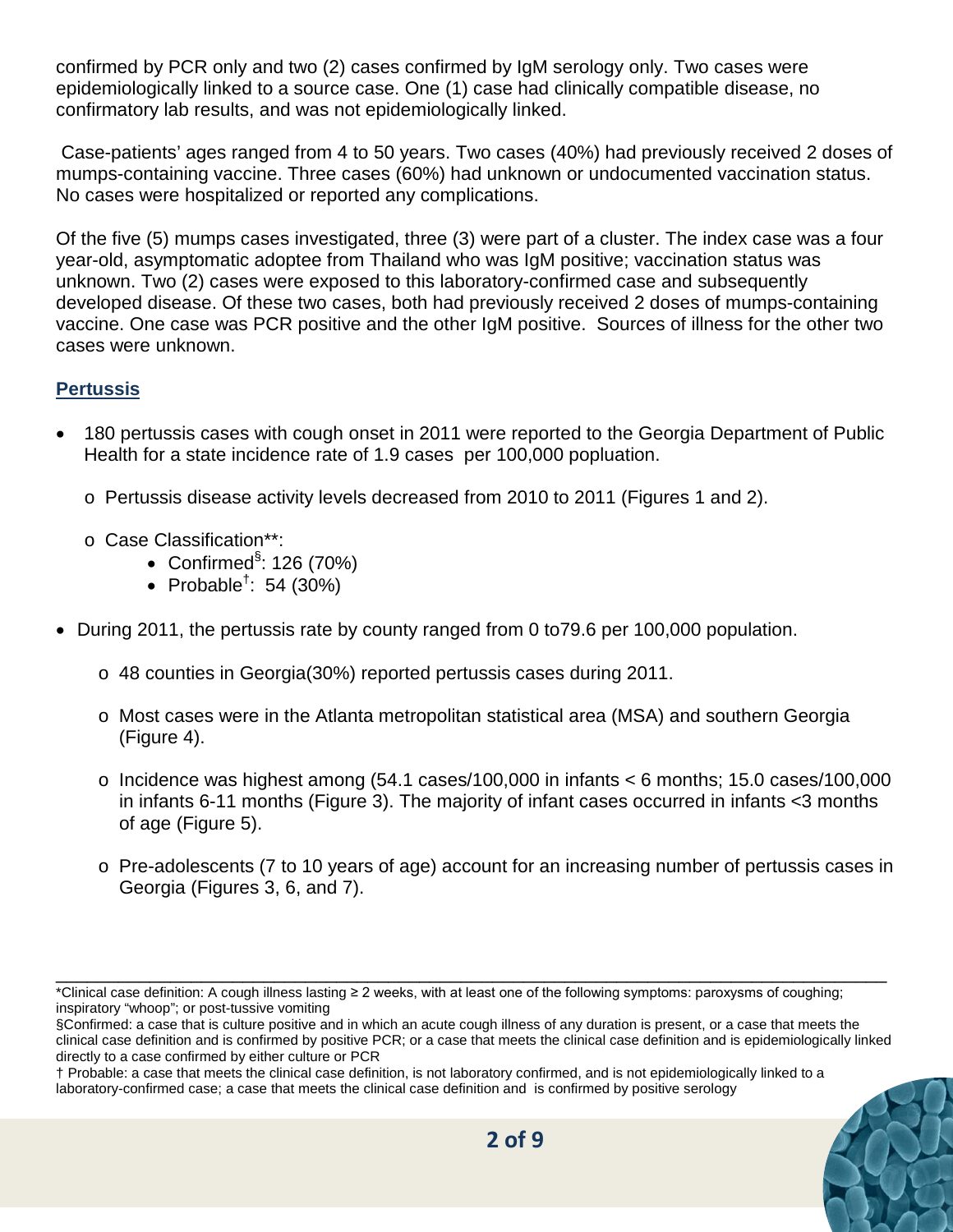- o 30 (17%) pertussis cases were hospitalized (Table 2).
	- 21 (70%) of hospitalized cases were infants <3 months of age and 23 (77%) were infants <6 months of age.
	- 12 (52%) and 9 (39%) of the hospitalized infants <6 months of age with known race and ethnicity were White non-Hispanic and Black non-Hispanic, respectively.
- o One pertussis infant death was reported in a 2 month old white, non-Hispanic female.
- o Overall pertussis incidence rates by race/ethnicity are highest in Hispanics (2.2 cases/100,000) and whites (2.2 cases/100,000); however, based on age, the highest rates were among white non-Hispanic infants < 6 months of age (65.2 cases/100,000) and black non-Hispanic infants < 6 months (55.7 cases/100,000) (Figures 3 and 5).
- The most common symptom reported was paroxysmal cough, occurring in 94% of cases. Whoop was least common, being reported in only 36% of cases. (Table 2)
- Polymerase-chain reaction (PCR) was the most commonly used laboratory testing method among confirmed pertussis cases (Figure 8)

## **Polio**

In 1994, the World Health Organization (WHO) certified the Western Hemisphere as free of wild poliovirus. In the United States, the last case of polio caused by wild poliovirus was identified in 1979.

### **Rubella**

No cases of rubella were reported in Georgia during 2011. The last case of rubella (including congenital rubella) reported in Georgia was in 2004.

#### **Tetanus**

Two case of tetanus were reported in Georgia during 2011. One (1) was laboratory-confirmed by culture. One (1) case-patient had received one tetanus-containing vaccine within the previous ten years; the other case-patient had unknown vaccination history.

## **Varicella (Chickenpox)**

On July 1, 2011 individual cases of varicella became reportable in Georgia. From July 1 thru December 31, 2011, 132 cases of varicella were reported. Laboratory confirmation was available for five (5) cases, of which two (2) were confirmed by PCR and three (3) were confirmed by viral isolation. In addition to the laboratory-confirmed cases, 28 were confirmed based on clinical case definition and/or epidemiologic linkage. Ninety-nine (99) cases were confirmed based on clinical case definition only.

Case-patients' ages ranged from 2 months to 49 years of age. Ninety-two (92) cases (69.7%) had previously received a varicella containing vaccine; 41 cases (31.1%) had received one dose and 51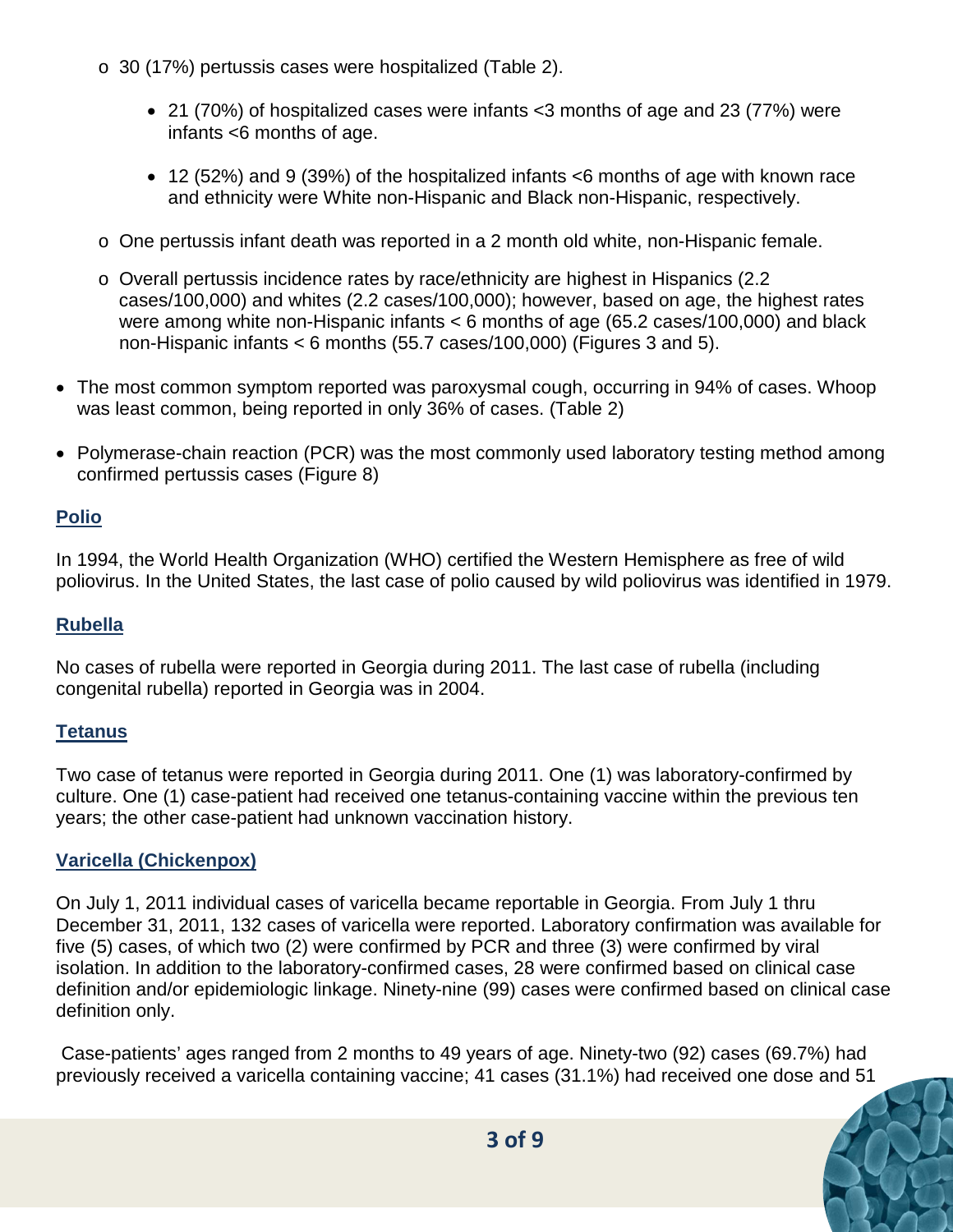(38.6%) had received two doses of vaccine. Among those not vaccinated, three (3) varicella cases had a previous history of disease and 15 were too young to be vaccinated (Figure 9).

Forty-three (43) varicella cases (32.6%) saw a physician during the course of their illness. Three (3) cases were hospitalized.

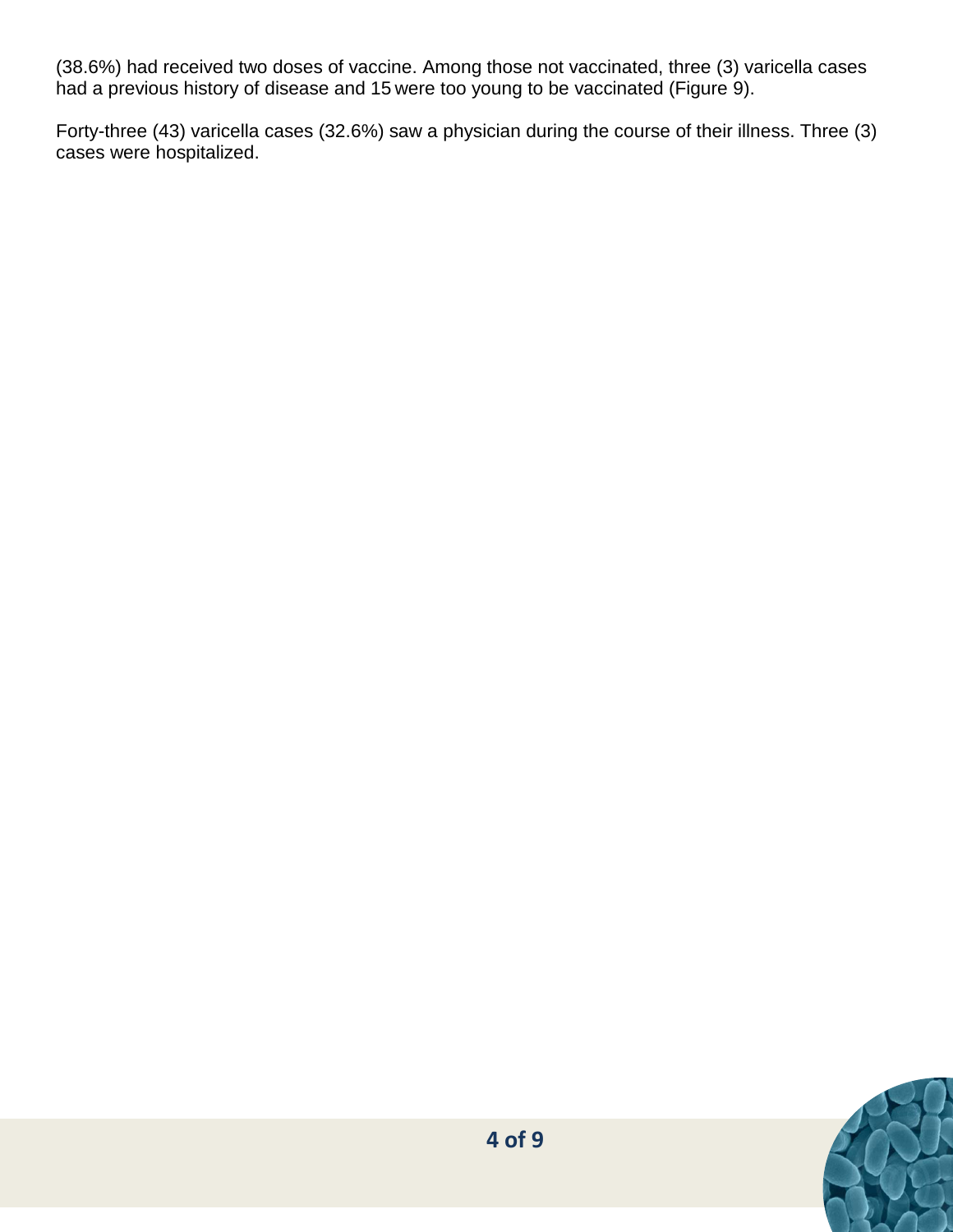## Figure 1. Pertussis cases by year — Georgia, 2001 – 2011 (n= 1,109)



\*Surveillance data for 2001-2004 are limited. The data reflected may not be a true representation of the pertussis disease burden in Georgia

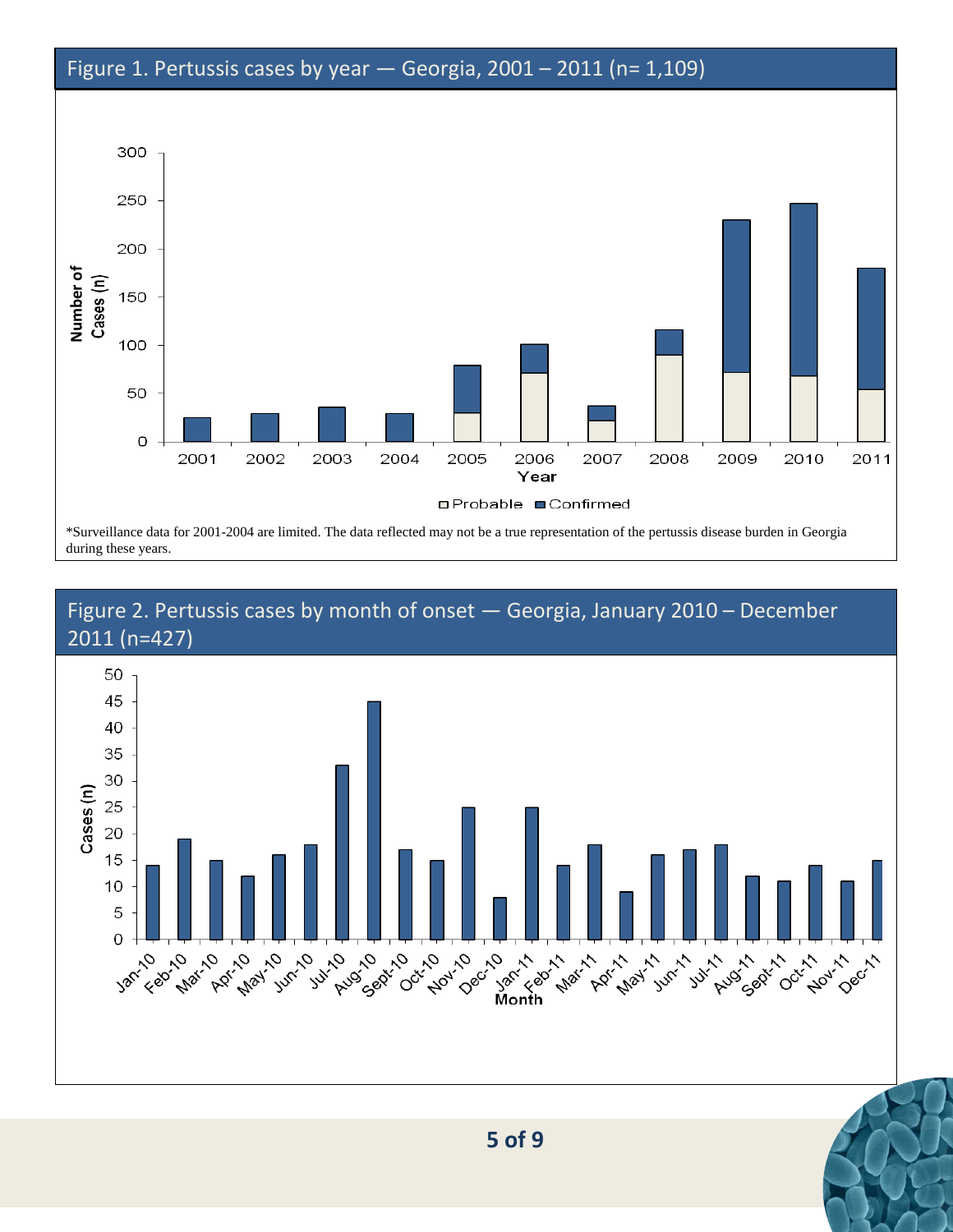



**6 of 9**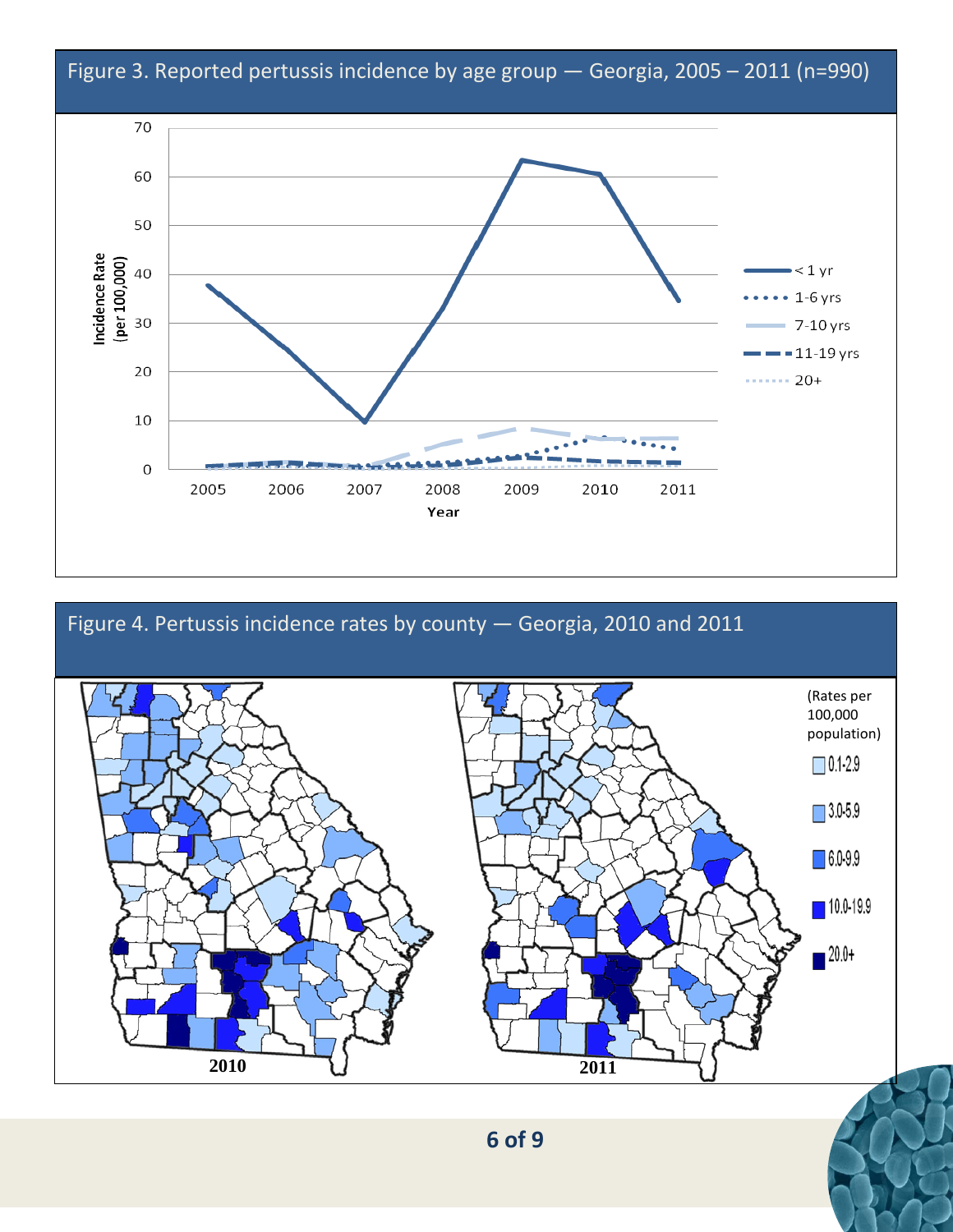



**7 of 9**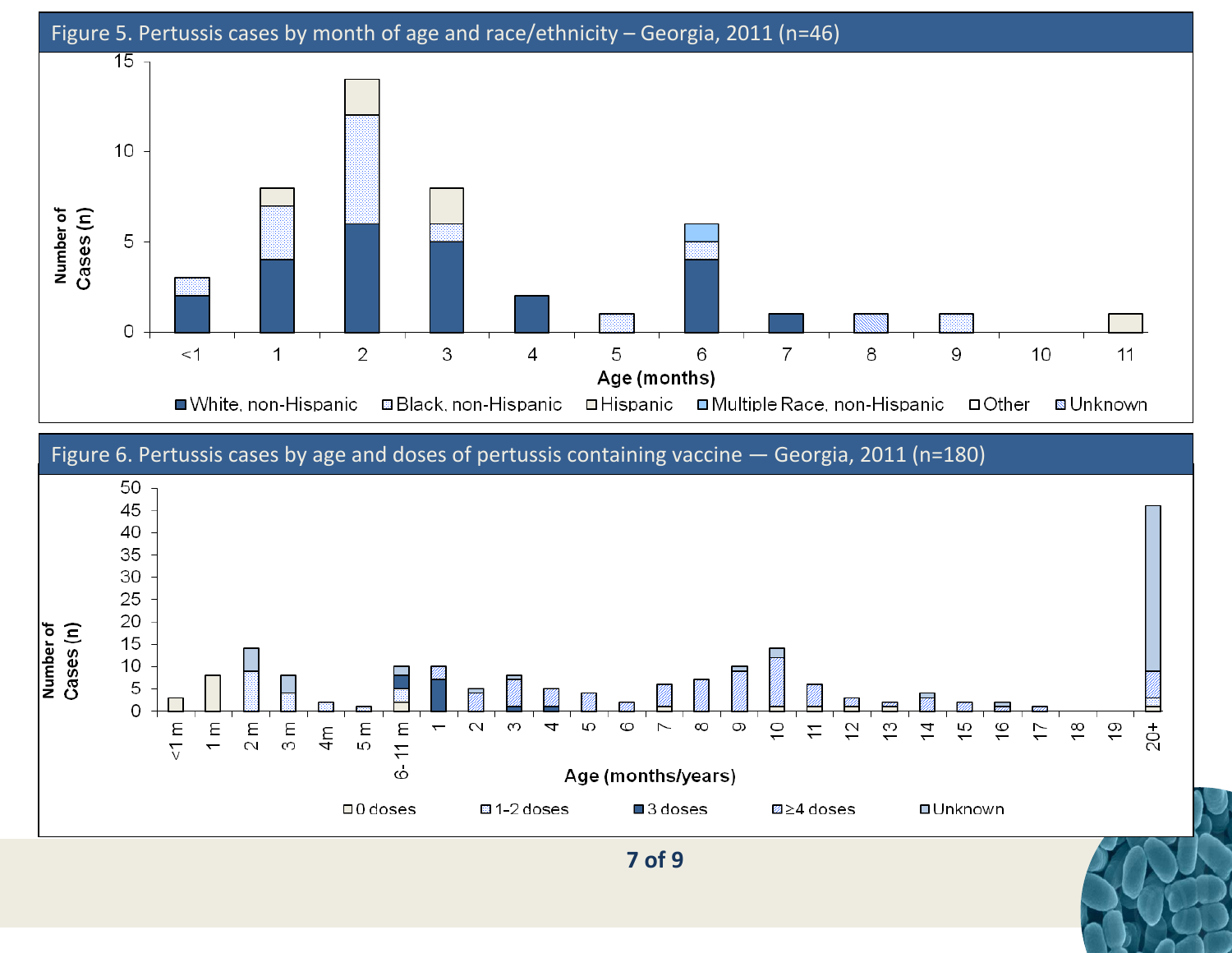

| Table 2. Percent of pertussis case-patients with specific signs, symptoms and complications by age -Georgia, 2011 |                   |            |           |          |           |          |           |  |
|-------------------------------------------------------------------------------------------------------------------|-------------------|------------|-----------|----------|-----------|----------|-----------|--|
| Signs/Symptoms & Complications (%)                                                                                | <b>Age Group</b>  |            |           |          |           |          |           |  |
|                                                                                                                   | $< 6 \text{ mos}$ | $6-11$ mos | $1-6$ yrs | 7-10 yrs | 11-19 yrs | $20+yrs$ | Total     |  |
|                                                                                                                   | $(n=36)$          | $(n=10)$   | $(n=34)$  | $(n=36)$ | $(n=18)$  | $(n=46)$ | $(n=180)$ |  |
| <b>Paroxysmal Cough</b>                                                                                           | 94.4              | 100.0      | 97.1      | 94.4     | 88.9      | 91.3     | 93.9      |  |
| <b>Post-tussive Vomiting</b>                                                                                      | 55.6              | 80.0       | 67.7      | 44.4     | 66.7      | 39.1     | 53.8      |  |
| <b>Whoop</b>                                                                                                      | 41.7              | 30.0       | 38.2      | 22.2     | 33.3      | 41.3     | 35.6      |  |
| Apnea                                                                                                             | 55.6              | 30.0       | 2.9       | 0.0      | 0.0       | 6.5      | 15.0      |  |
| <b>Hospitalized</b>                                                                                               | 63.9              | 20.0       | 0.0       | 0.0      | 11.1      | 6.5      | 16.7      |  |
| <b>Neurologic Symptoms</b>                                                                                        | 0.0               | 0.0        | 0.0       | 2.8      | 0.0       | 0.0      | 0.6       |  |
| <b>Radiographically Confirmed Pneumonia</b>                                                                       | 5.7               | 10.0       | 0.0       | 0.0      | 0.0       | 10.7     | 4.4       |  |